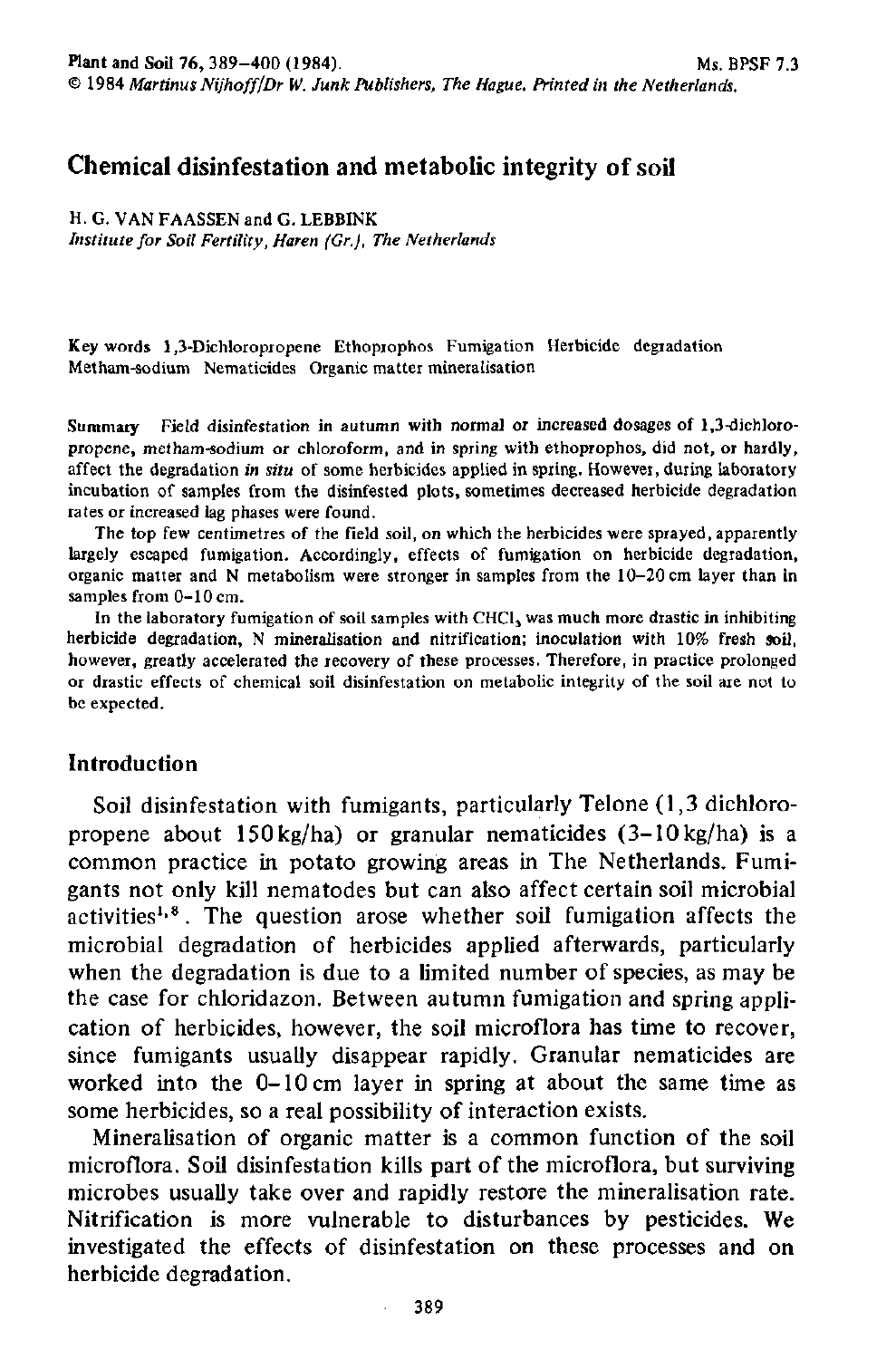| Location                 | Soil type          | Texture  | Organic<br>matter<br>$(\%)$ | Clay<br>$< 2 \mu m$<br>(%) | Silt<br>2–16 $\mu$ m<br>(%) | CaCO,<br>(%) | pН<br>(1 M KCl)<br>1:5 |
|--------------------------|--------------------|----------|-----------------------------|----------------------------|-----------------------------|--------------|------------------------|
| 1. Marknesse<br>2. Haren | Fluvisol<br>Podzol | calc. SL | 2.4<br>3.4                  | 18<br>4                    | 14                          |              | 7.5<br>4.7             |

Table 1. Characteristics of the soils used in experiments 1-4; 0-20 cm layer

Field and laboratory techniques, established in preliminary experiments in 1979/80, were subsequently used in replicated trials in 1980/83.

#### Materials and methods

Because soil fumigation in the field *cannot be imitated accurately in the* laboratory, field trials were performed principally on two soil types: an acid sandy soil and a calcareous sandy loam soil, a representative of the area (140,000 ha) that is periodically disinfested (Table 1). Plots of 9 or  $25 \text{ m}^2$  were fumigated using a fumigant-injector (Shell) at 18 cm dept 36 spots per  $m^2$ . The granular nematicide Mocap (ethoprophos) was evenly applied on surface and worked into the top 10 cm by rotavation. The separate plots were carefully handsprayed with formulated herbicides or mixtures thereof. Application rates ranged from 2.4 to 3.2 kg active ingredient (a.i.)/ha, or 1.8 to 2.6 mg/kg soil  $(0-10 \text{ cm}$  layer) with a bulk density of  $1.25$  g/cm<sup>3</sup>. Herbicides were applied in spring, except in experiments 3 and 4b in Cropping with sugar beet was preferred to cropping with potatoes, as it permits easy soil sampling. In experiment 2 the soil microflora were stimulated before fumigation by adding dried and ground cow manure enriched with urea (6000 + 130 kg/ha). To suppress volatilisation of fumigants in experiments 2 and 3, the plots were covered with plastic sheets for 8 to 16 days. The sheets were pervious to oxygen, but as appeared later, also to fumigants.

In addition, larger experimental plots that had been fumigated or treated with granular nematicides for several years with normal field equipment were monitored for herbicide residues (experiment 5). Samples of the 0-20 cm layer were taken from sugar beet and potato plots with different crop rotations.

#### Analytical procedures

For laboratory degradation experiments, soil samples were taken from disinfested and from control plots (0-10 cm layer); after sieving (2.5 mm) and partially air-drying they were homogeneously mixed with the same herbicides as were applied, after sampling, in the fields. Application rate was 5 mg/kg soil. Duplicate samples, containing  $100 g$  dry matter, were brought to *ca.* 50% water holding capacity and incubated in closed 500-ml bottles at 20°C in the dark. Herbicide degradation was monitored by analysis of 5 or 10 g subsamples at 5 to 10 occasions. When half of each sample was used up, duplicates were combined to allow further sub-sampling. Some soil samples from control plots were fumigated for  $24$  hours with CHCl<sub>3</sub> (Jenkinson and Powlson<sup>2</sup>), evacuated to remove its residues and then treated with herbicides, followed by incubation (experiment 4), as a comparison for field fumigation. In some samples the soil microflora were stimulated by mixing 0.5% ground lucerne with the soil and incubating for one week before fumigation and herbicide addition, in order to test the hypothesis that a metabolically active microflora is more vulnerable to fumigation.

Residues of fumigants and of ethoprophos were extracted with hexane or ethylacetate and analysed using gas chromatography with electron capture or flame-photometric detection<sup>4,6,7</sup>. Herbicide residues were extracted with methanol-water  $60/40$  v/v, followed by reversed phase HPLC with UV-detection at properly selected wavelengths<sup>3</sup>.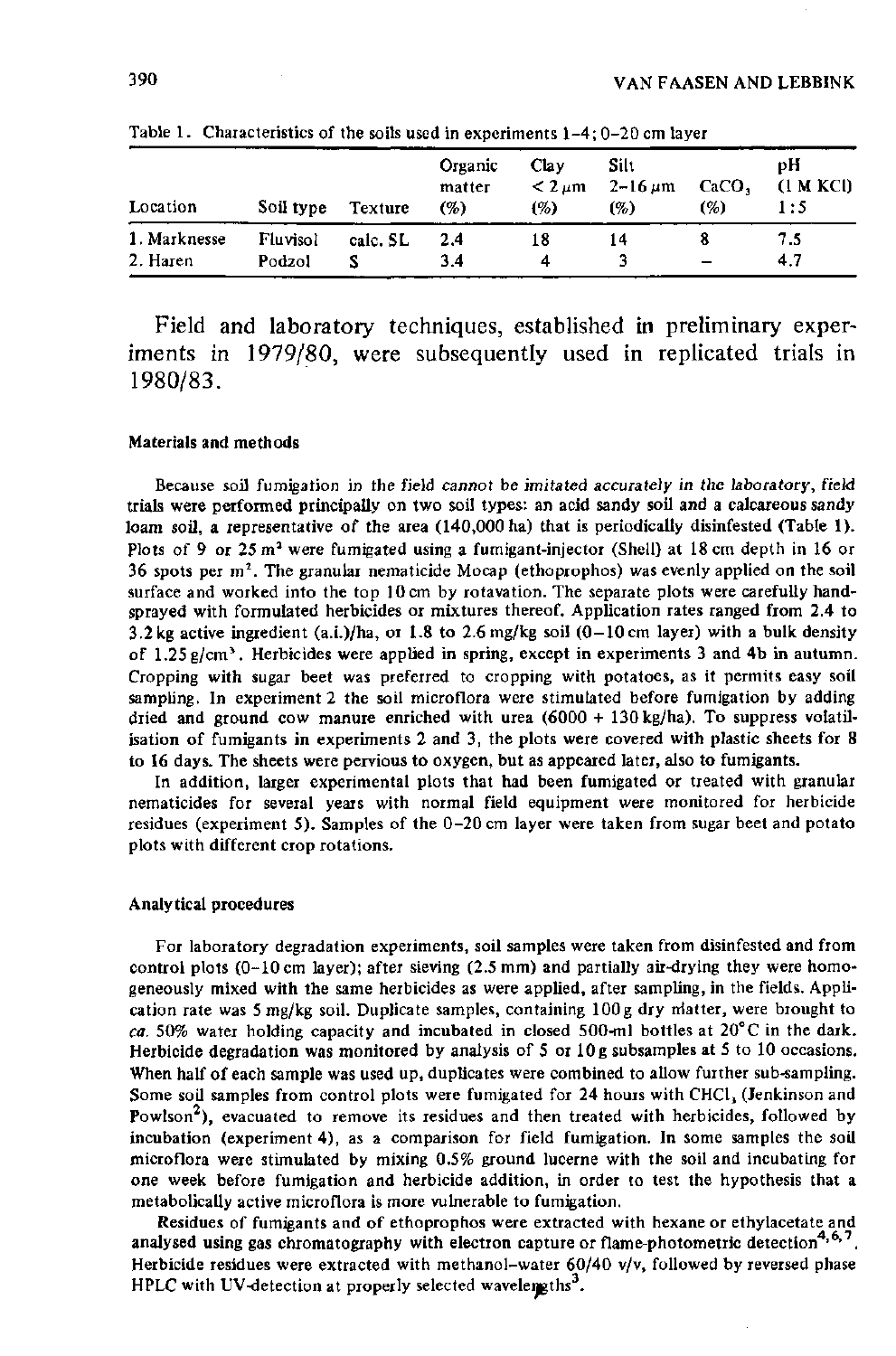For soil respiration and N conversion studies, as reliable methods for measuring these in the field were not available, samples were taken to the laboratory immediately after removal of the plastic sheets, for incubation at 20°C.

N mineralisation was measured in soil samples with and without lucerne after 6 and 12 weeks.

Nitrification of added  $(NH_4)$ ,  $SO_4$ , 100 mg/kg as N for soil 1 and 25 mg/kg as N for soil 2, was determined after 2 and 6 weeks as NH<sub>4</sub>-N and NO<sub>3</sub>-N in 1 *M* NaCl extracts.

Urease activity was measured after 0, 6 and 12 weeks, as urea hydrolysed in 24 h (soil 1) or 16 h (soil 2) at 29°C without buffer; urea was extracted with *2 M* KCl and determined colorimetrically<sup>7</sup>.

Oxygen consumption (B.O.D.) was measured for 2 weeks in 400 g samples with 0.5% ground lucerne added, using electrodes developed in our institute to measure partial O, pressure of the air above the samples and regularly renewing the air.

Populations of free-living nematodes were counted by means of the floatation method of stenbrink<sup>5</sup>; numbers of bacteria were determined by spreading  $10^{-4}$  to  $10^{-7}$  soil di on soil extract agar and incubation for  $7$  days at  $22^{\circ}$ C. on soil extract agar and incubation for 7 days at 22°C.

| Disinfestants used<br>in field plots                            | Dosage time*<br>and rate<br>$1/ha$ or kg/ha | Herbicides used in<br>field and/or<br>laboratory                                                                                                                                         | Number of<br>plots per<br>soil                                                              |
|-----------------------------------------------------------------|---------------------------------------------|------------------------------------------------------------------------------------------------------------------------------------------------------------------------------------------|---------------------------------------------------------------------------------------------|
| $Mc = Mocap 20G$ : 20% ethoprophos<br>$Cf = Chloroform$ : CHCl, |                                             |                                                                                                                                                                                          |                                                                                             |
| т<br>Ma<br>Mc<br>Control                                        | A 150<br>A 300<br>S <sub>50</sub>           | Field and Lab:<br>$C + P$ (both soils)<br>$ML + L$ (soil 1)<br>$D$ (soil 2)                                                                                                              | 4<br>4<br>4<br>4                                                                            |
| Cf<br>Control                                                   | $S$ 150, 300<br>500, 1200                   | Field and Lab:<br>$C + P$                                                                                                                                                                | 16<br>4                                                                                     |
| Cf<br>T<br>Control                                              | A 600, 1200<br>A 600, 1200                  | Field and Lab:<br>$C + P$                                                                                                                                                                | 6<br>6<br>4                                                                                 |
| Cf(Lab)<br>Cf(Lab)                                              | saturated<br>S vapour<br>A 24 hours         | Lab:<br>$C + P$                                                                                                                                                                          | pots<br>16<br>12                                                                            |
|                                                                 |                                             |                                                                                                                                                                                          | Number of                                                                                   |
| т<br>Ma                                                         | A variable<br>A variable <sup>**</sup>      | Field:<br>C, D, ML, P<br>Phenmedipham                                                                                                                                                    | plots (soils)<br>106(5)<br>66 (4)<br>20(4)                                                  |
|                                                                 | Control                                     | Short-term experiments with soils 1 and 2<br>Key $T =$ Telone II : 92% 1,3-dichloropropene<br>$Ma = Monam$ : 510 g/I metham sodium<br>Long-term experiments on several other sandy soils | $C = Chloridazon$<br>$D = D$ inoseb<br>$L =$ Linuron<br>$ML =$ Monolinuron<br>$P = Propham$ |

Table 2. Chemical disinfection and metabolic integrity of soil: summary of experiments

Time of application;  $A =$  autumn and  $S =$  spring.

\*\* From a normal dosage every 4th year to a double dosage annually.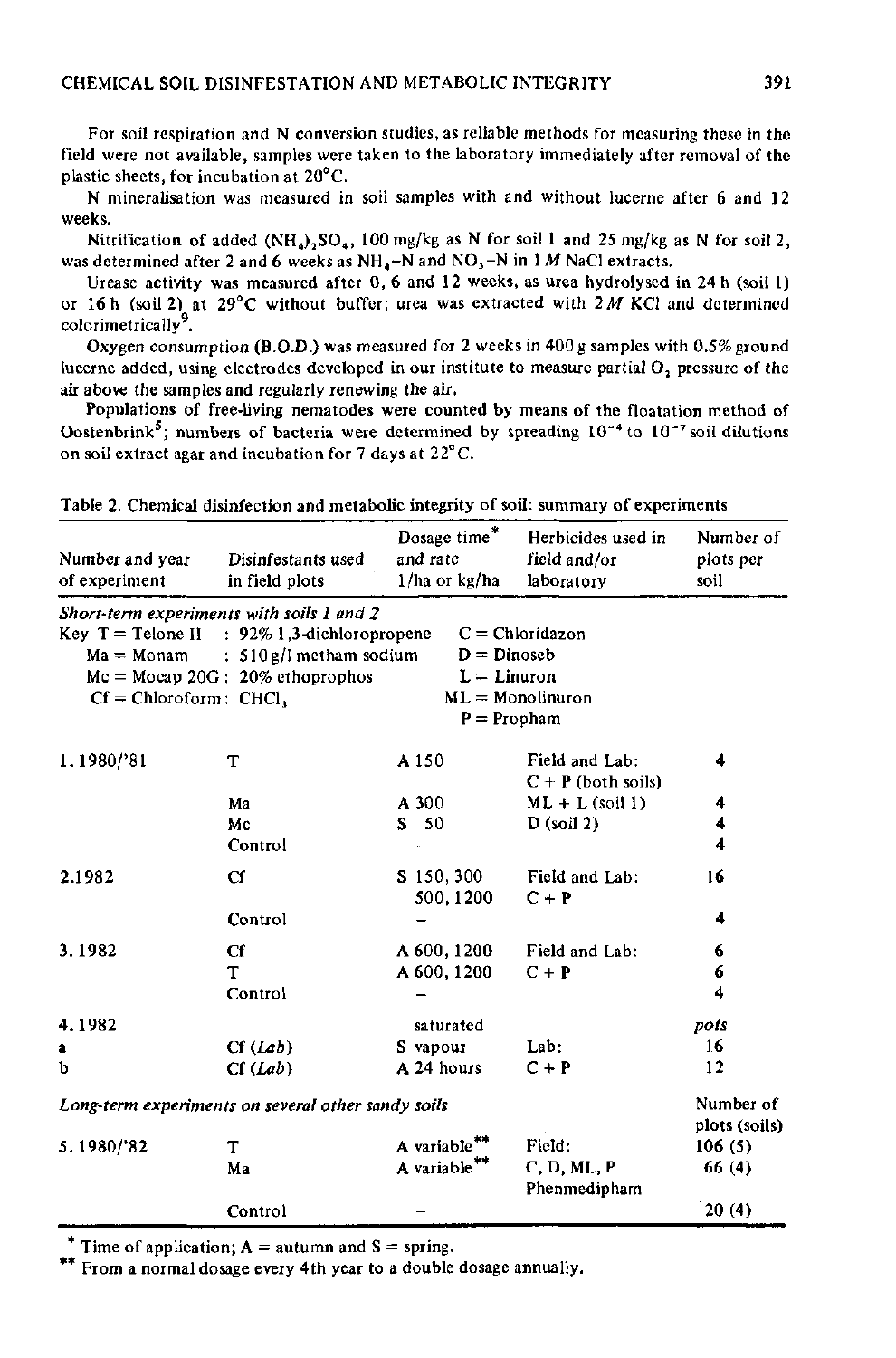#### Brief elucidation of the experiments (Table 2)

In experiments 1, 2 and 3, herbicide degradation rates were determined both in the field and in the laboratory, although disinfestation was applied only in the field. In experiment 2 we tried to create strong inhibitions and also looked for the effect of stimulating the soil microflora. Because the effect of CHCl, fell short of our expectations, in experiment 3 we only repeated the highest dosages and compared their effect with the same high dosages of Telone II. The latter completely killed nematodes and was more persistent in the soil than CHCl. Crop residues of sugar beet in autumn served as a source of microbial stimulation. In this experiment, samples from the  $0-10$  and  $10-20$  cm layers were separately incubated in the laboratory, because fumigation was suspected to be less efficient in the upper layer. Comparison of results of experiments 2 and 3 might show a different vulnerability of the soil microflora in spring and in autumn samples. In experiment 4, CHCl<sub>3</sub> fumigation of soil samples in the laboratory should give a maximum effect on the microflora, because escape of the fumigant was prevented. Recovery from fumigation was studied by adding  $10\%$  fresh soil after removal of CHCl<sub>3</sub>, imitating a field situation where parts of the soil escape fumigation. Samples fumigated with  $CHCl<sub>3</sub>$  in the laboratory were tested immediately after removal of the CHCl<sub>3</sub> residues. Experiment 5 might demonstrate long-term effects of fumigation.

### Results and discussion

### *Effects on herbicide degradation*

Fig. 1 shows the degradation rates of herbicides in disinfested soils of experiment 1. In 13 of 42 cases slower herbicide degradation rates were found in samples from disinfested plots; in 10 after spring application of Mocap, in the other 3 after autumn fumigation with Telone II. Except for chloridazon in one of the Telone II plots (Id) disinfestants did not increase herbicide degradation rates. Conversely, the loam soil plots treated with Mocap showed a delay in degradation of monolinuron and linuron of about  $2$  weeks (le and f). The presence of ethoprophos residues, 3.5 and 4.5 mg/kg soil 1 and 2, resp., at the start of the laboratory incubation may be the explanation. Granulated ethoprophos and the herbicides were more homogeneously distributed in the samples prepared for incubation than when applied in the field. Herbicide concentrations in the laboratory and in the field are only seemingly different. Herbicide residues in the field *are given as mg/kg for the 0-10 cm*  layer that was sampled, but their distribution was mainly limited to the 0-5 cm layer. Residues from autumn fumigation were not detected at the time of herbicide application and the microflora had some months to recover.

 $CHCl<sub>3</sub>$  field fumigation in spring (experiment 2) did not affect the degradation rates of chloridazon and propham, either in the field or in the laboratory. Although the plots were covered with plastic,  $CHCI<sub>3</sub>$ had disappeared too rapidly from the soil. Herbicide residues were not significantly different in the manure treated plots.

Even CHCl<sub>3</sub> fumigation in the laboratory of soil samples taken in spring (experiment 4) had little or no effect on herbicide degradation.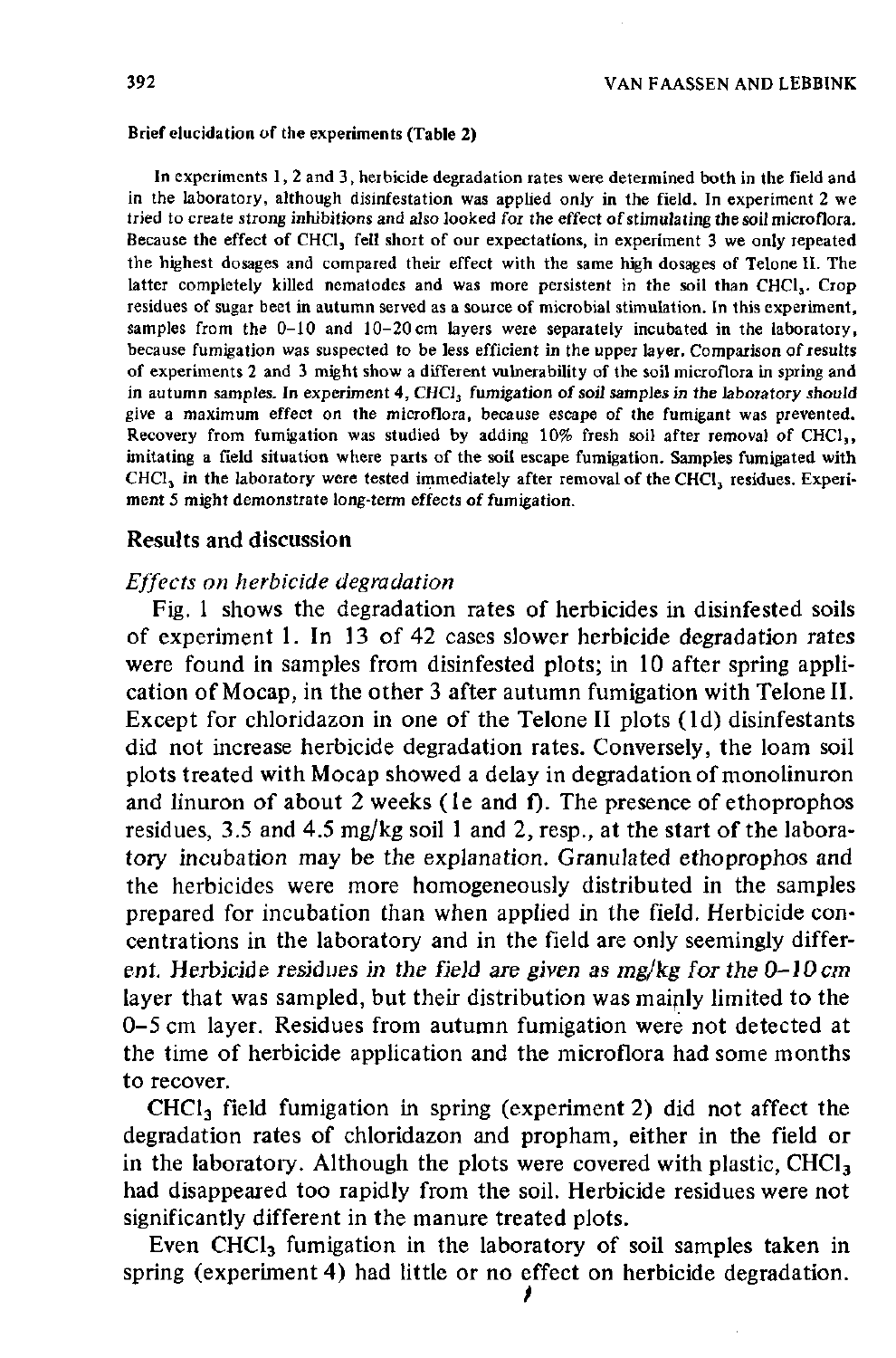

Fig. 1. Degradation of herbicides in disinfested field plots and during incubation of samples from these plots; experiment 1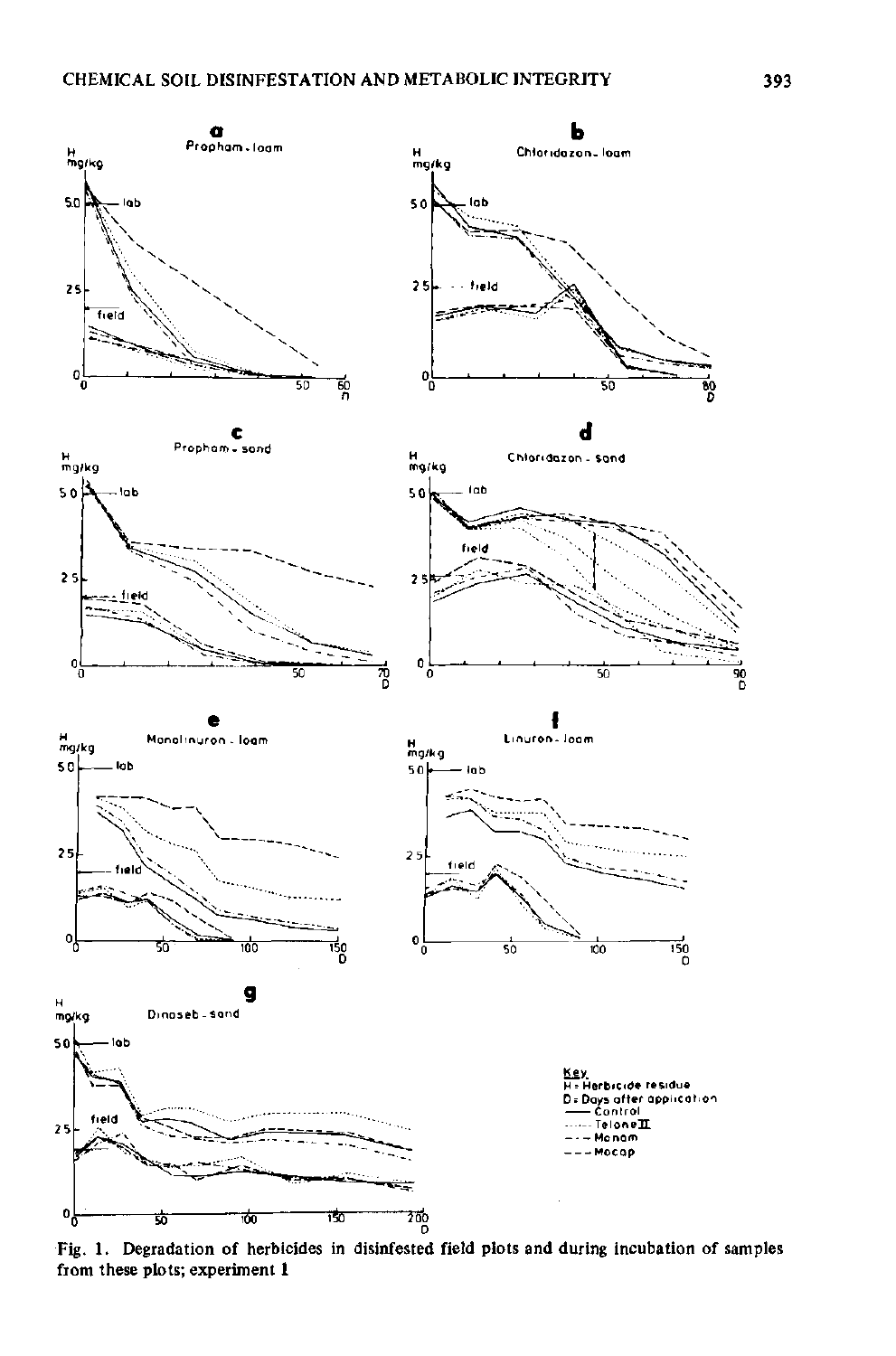

Fig. 2. Degradation of two herbicides in disinfested field plots (a, b, c) and during incubation of samples from these plots  $(d-g)$ ; experiment 3. A = layer 0-10 cm, B = layer 10-20 cm

However, in samples amended with lucerne and then fumigated, propham degraded much slower, and chloridazon required a long lag phase, whereas lucerne alone increased herbicide degradation rates (Fig. 3a-d).

Field fumigation with high dosages of  $CHCl<sub>3</sub>$  or Telone II in autumn (experiment 3) had little or no effect on herbicide degradation in plots of soil 1 (SL). In plots of soil 2(S) fumigated with Telone II chloridazon disappeared more slowly. Actually, in spring next year chloridazon residues were two to four times higher in the Telone II plots than in the other plots (Fig. 2a-c). In the laboratory, chloridazon and propham disappeared almost at the same rate in all samples from the 0-10 cm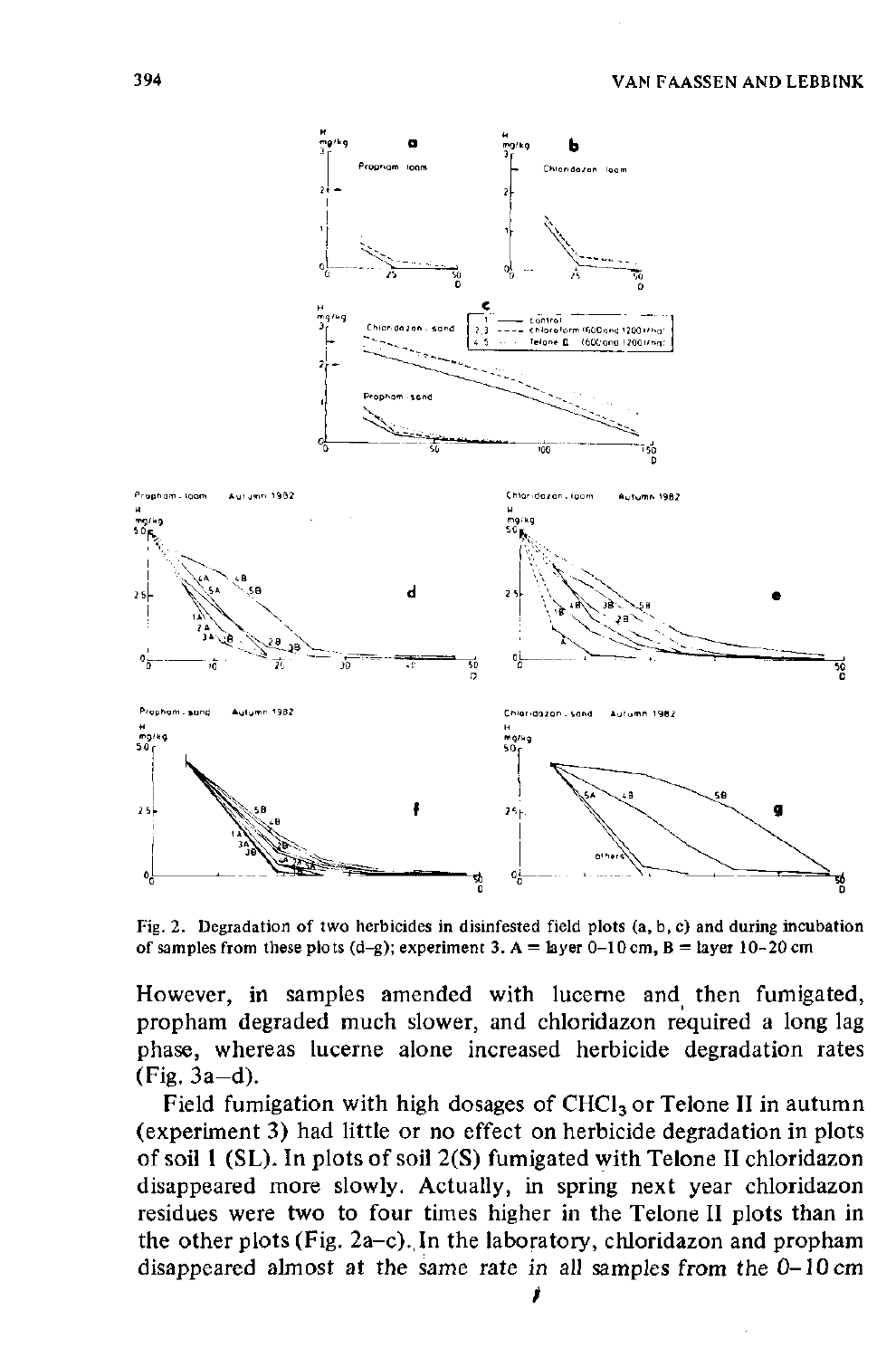

Fig. 3. Degradation of two herbicides in CHCl<sub>3</sub> fumigated soil samples with and without lucerne, with and without inoculation with 10% fresh soils; experiment 4

layer, but in samples from the  $10-20$  cm layer of the CHCl<sub>3</sub>, and especially Telone II plots decreased herbicide degradation rates were found (Fig. 2d-g). The more rapid disappearance of  $CHCl<sub>3</sub>$  than of 1,3-dcp may be the main explanation. Even at the highest fumigation dosages the herbicide degradation was complete within 30 to 50 days.

 $CHCl<sub>3</sub>$  fumigation of soil samples taken in autumn (experiment 4b) greatly inhibited or decreased herbicide degradation, with and without lucerne (Fig. 3e-h). The microflora may already have been more active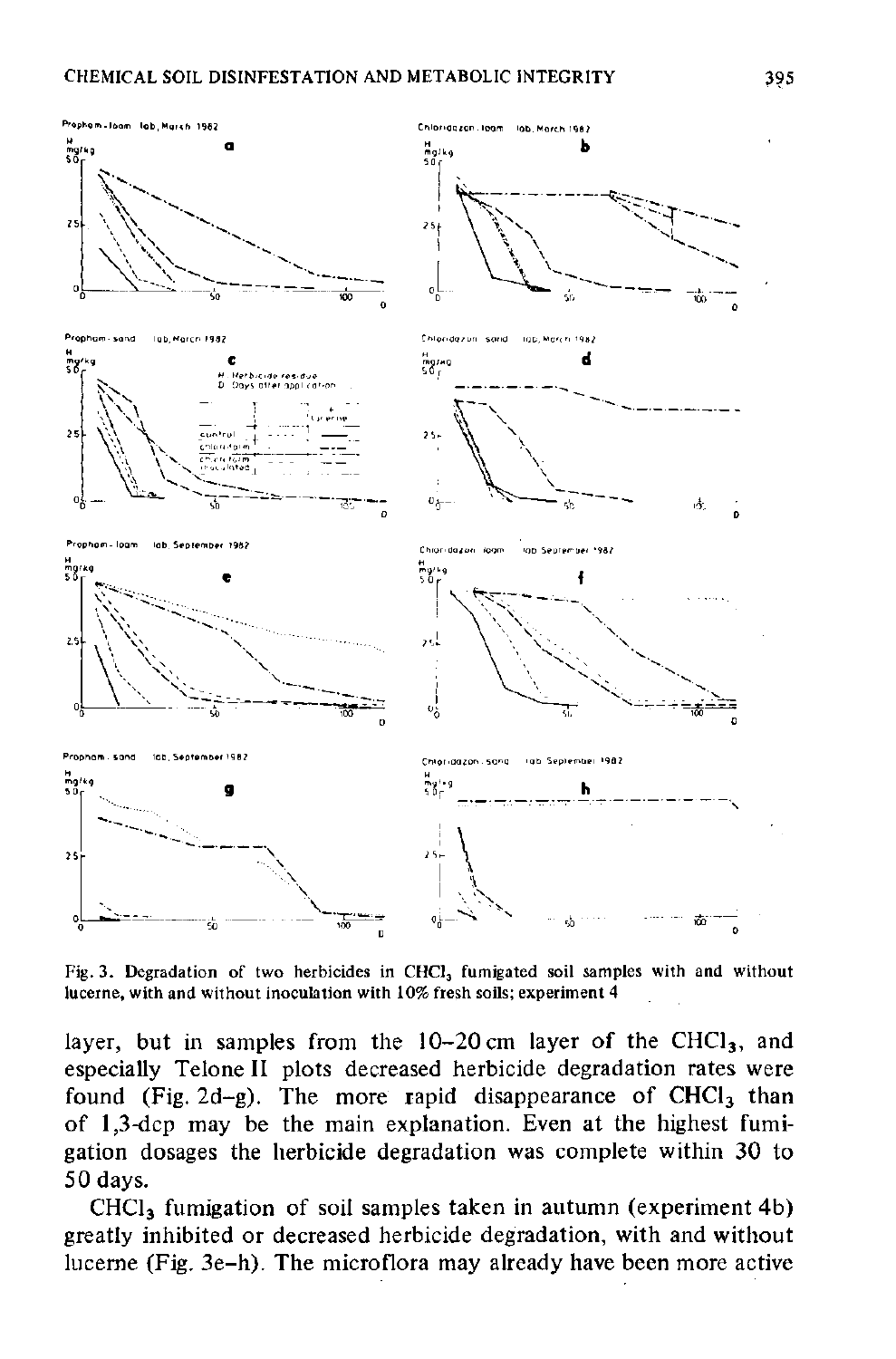|                                    |                |                              | N-min. (mg/kg)   |                            |                | Nitrification             |                            | Urease activity          |                  |                               |                |                             |
|------------------------------------|----------------|------------------------------|------------------|----------------------------|----------------|---------------------------|----------------------------|--------------------------|------------------|-------------------------------|----------------|-----------------------------|
| Trial                              |                | From $s$ o $m$ <sup>**</sup> |                  | From lucerne               |                | mg NO <sub>3</sub> -N/kg  |                            | (ug per g/h)             |                  | Nematodes                     | Bacteria       | <b>BOD***</b><br>(mg/kg)    |
| (Exp. No.)                         | Layer*         | 6 wk                         | $12$ wk          | $6$ wk                     | $12$ wk        | 2 wK                      | 6 wk                       | é wk                     | 12 wk            | $(\text{per } 200 \text{ g})$ | $(X10^6/g)$    | $2$ wk                      |
|                                    |                | $S$ oil $I(S)$               |                  |                            |                |                           |                            |                          |                  |                               |                |                             |
| Field autumn (3)                   |                |                              |                  |                            |                |                           |                            |                          |                  |                               |                |                             |
| control                            |                |                              |                  | 23                         | $\overline{4}$ |                           | 47                         |                          |                  |                               | ្ន             | 1550                        |
|                                    | œ,             |                              |                  |                            | $\frac{5}{4}$  |                           |                            |                          | 7 7<br>7 7       |                               |                | 1450                        |
| C1600                              | ≺              |                              |                  |                            | 48             |                           |                            |                          |                  |                               |                | 1550                        |
|                                    | 戶              | 11211                        | <b>aaaaanaaa</b> | 3202                       | $\ddot{ }$     | <b>ឯ</b> ក្តុងនិងដឹង ២០០០ | \$2323                     | ているいこんりょうこと<br>こうとりこうじょう | 5.7              | 1788847                       | おおけにおおむ        | 1600                        |
| Cf 1200                            | 4              |                              |                  |                            | $\mathfrak{F}$ |                           |                            |                          |                  |                               |                | 1950                        |
|                                    | m              | $\overline{a}$               |                  | 35353                      | 37522          |                           |                            |                          | ねいこのふな           | 600                           |                | <b>1959</b><br>1960<br>1961 |
| T 600                              | 4              | $\overline{10}$              |                  |                            |                |                           | $\frac{8}{4}$              |                          |                  |                               |                |                             |
|                                    | $\blacksquare$ |                              |                  |                            |                |                           |                            |                          |                  |                               |                |                             |
| T <sub>1200</sub>                  | $\leq$ $\geq$  | $\Xi \equiv \Xi$             |                  |                            |                |                           | ົ $7\frac{3}{10}$          |                          |                  | 0000                          | $\frac{6}{4}$  |                             |
|                                    |                |                              |                  |                            |                |                           |                            |                          |                  |                               | $\delta$       | 1400                        |
| Laboratory, spring + lucer         | ne (4a)        |                              |                  |                            |                |                           |                            |                          |                  |                               |                |                             |
| control                            |                | 4                            | 26               | 33                         | ≆              | $\frac{6}{1}$             | 74                         | 17.4                     | 15.1             | Ä,                            | 뎝              | 1950                        |
| ර්                                 |                | $\frac{4}{4}$                | 43               | w                          | $\Xi$ $\Xi$    |                           | $\bullet$                  | $\mathbf{8.0}$           | 8.0              | $\mathbf{r}$                  | 뎥              | 1950                        |
| min 1:9                            |                | 57                           | $\frac{8}{5}$    | 32                         |                | m                         | 5                          | $\frac{8}{6}$            | 5.0              | 뎥                             | Ĕ              | 2000                        |
| Laboratory, spring 4a              |                |                              |                  |                            |                |                           |                            |                          |                  |                               |                |                             |
| control                            |                | $\mathbf{1}$                 | $\overline{18}$  | Z                          | ន              | ឪ                         | 뎥                          | $\frac{3}{2}$            | 116              | ម្ព                           | 겉              | 1850                        |
| ර්                                 |                | $\overline{a}$               | $\frac{27}{21}$  | $\frac{5}{18}$             | $\frac{9}{26}$ | $\mathbf{r}$              | $\vec{n}$                  | 3.3                      |                  |                               | 겉              | 1700                        |
| mix1:9                             |                | $-22$                        |                  |                            |                | 겉                         | $\vec{a}$                  |                          | 2.3              | 겉 걸                           | $\mathbb{R}$   | 1800                        |
| Laboratory, autumn 4b              |                |                              |                  |                            |                |                           |                            |                          |                  |                               |                |                             |
| control                            |                | $\overline{13}$              | $\overline{a}$   | $\mathbf{r}$               | 4              | $\overline{\mathbf{3}}$   | $\frac{1}{2}$              |                          |                  | 3400                          | $\approx$      | 1650                        |
| ð                                  |                | $\frac{8}{16}$               | $3\overline{1}$  | $\frac{9}{26}$             | $\overline{4}$ | $\bullet$ a               | $\circ$                    | 7.9                      | $7.79$<br>$2.29$ | $\circ$                       | $\mathfrak{a}$ | 1550                        |
| max 1:9                            |                | 23                           |                  |                            | $\epsilon$     |                           | $\boldsymbol{\mathcal{Z}}$ | $\overline{31}$          |                  | 175                           | $\mathbf{r}$   | 1800                        |
|                                    |                |                              |                  |                            |                |                           |                            |                          |                  |                               |                |                             |
|                                    |                | Soil 2 (SL)                  |                  |                            |                |                           |                            |                          |                  |                               |                |                             |
| Field, autumn (3)<br>$\frac{1}{2}$ | ×,             | $\overline{13}$              | 19               | $\boldsymbol{\mathcal{S}}$ | 42             | 124                       | 125                        | 65                       | $\frac{5}{6}$    | 2400                          | $\frac{1}{2}$  | 1800                        |
|                                    |                |                              |                  |                            |                |                           |                            |                          |                  |                               |                |                             |

396

VAN FAASSEN AND LEBBINK

 $\ddot{\phantom{a}}$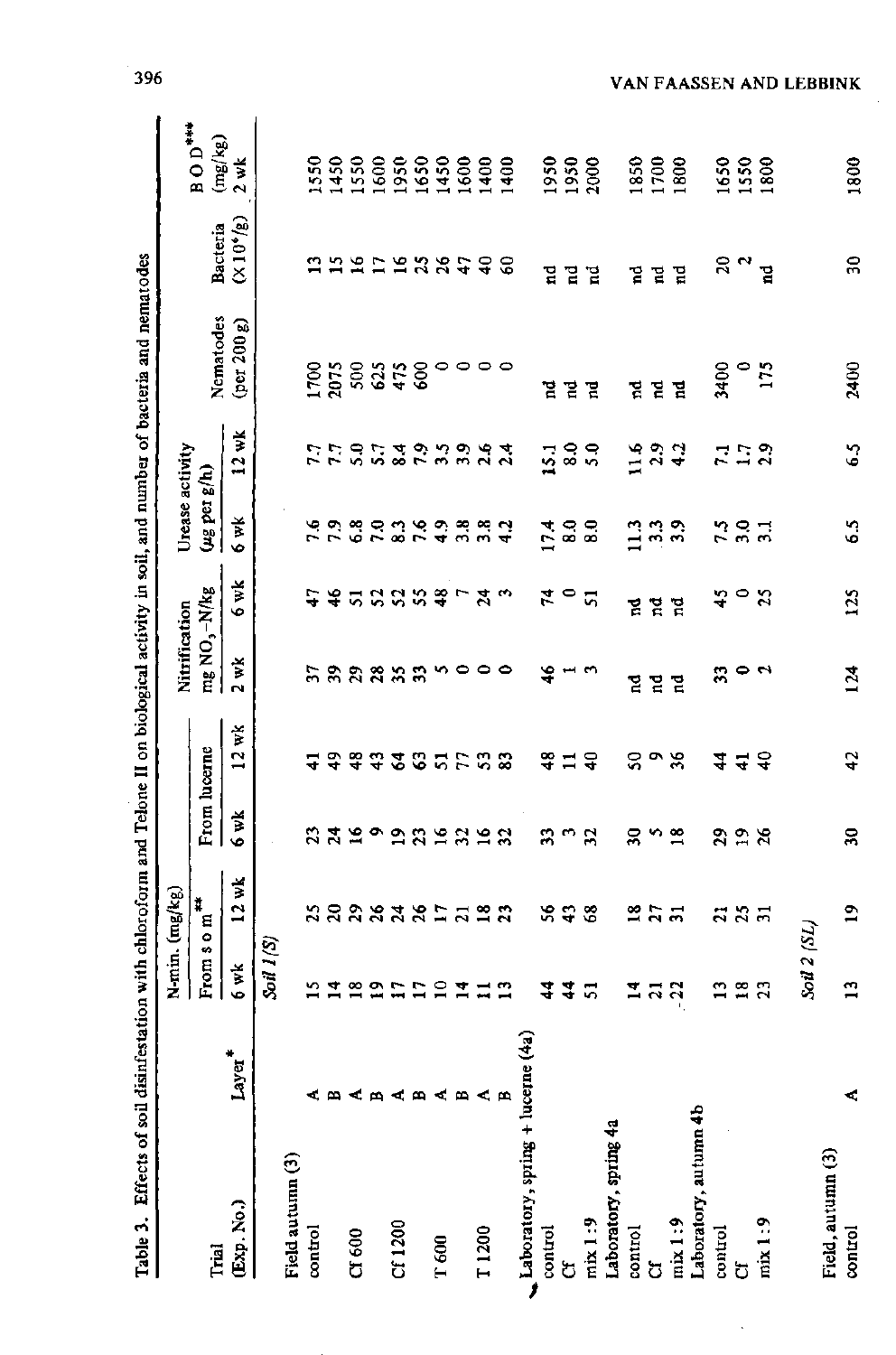| ξ |
|---|
|   |
|   |

|                                                                                                                               |             | N-min. (mg/kg)          |                         |                  |                    | Nitrification            |                | Urease activity            |                                              |                               |                      |                                              |
|-------------------------------------------------------------------------------------------------------------------------------|-------------|-------------------------|-------------------------|------------------|--------------------|--------------------------|----------------|----------------------------|----------------------------------------------|-------------------------------|----------------------|----------------------------------------------|
| Trial                                                                                                                         |             | From som <sup>***</sup> |                         | From lucerne     |                    | mg NO <sub>3</sub> -N/kg |                | (ug per g/h)               |                                              | Nematodes                     | Bacteria             | $BOD$ <sup>***</sup>                         |
| (Exp. No.)                                                                                                                    | $*$ gr<br>À | 6 wk                    | 12 wk                   | 6 wk             | $12$ wk            | $2$ wk                   | 6 wk           | 6 w.k                      | 12 wk                                        | $(\text{per } 200 \text{ g})$ | (20 <sup>6</sup> /g) | (mg/kg)<br>2 wk                              |
|                                                                                                                               |             | ö                       | ≃                       |                  | 45                 | 123                      | $\mathbf{5}$   | ះ                          |                                              | 1950                          |                      | 001                                          |
| Cf 600                                                                                                                        |             | $\overline{20}$         |                         |                  | 55                 | S,                       | $\mathbf{34}$  |                            | $\frac{8}{5}$ .7                             |                               | $\frac{2}{51}$       |                                              |
|                                                                                                                               |             | $\bullet$               |                         |                  |                    | द्भ                      | $^{128}$       |                            |                                              |                               | $\boldsymbol{z}$     |                                              |
| CT1200                                                                                                                        | c           | $\approx$ $\approx$     | 3282                    | <b>AQAANTQAA</b> | \$\$\$\$\$\$       | 8                        | $\mathbb{E}$   | 7.99<br>7.99               | 3.58                                         | 8.58                          | $\mathbf{3}$         | 1900<br>1650<br>1700<br>1700<br>1850<br>1891 |
|                                                                                                                               |             |                         |                         |                  |                    |                          | $\tilde{c}$    |                            |                                              | 500                           |                      |                                              |
| T 600                                                                                                                         | ≺ ⇔         | $\overline{1}$          | 3232                    |                  |                    | <b>ST</b><br>ST          | $\frac{3}{2}$  | به نبات بنا<br>زمانیات بنا | 3.3<br>2.3                                   |                               | <b>n 225</b>         |                                              |
|                                                                                                                               |             | $\vec{=}$               |                         |                  |                    | ∞                        | $\overline{2}$ |                            |                                              |                               |                      |                                              |
| T <sub>1200</sub>                                                                                                             |             | $\overline{16}$         |                         |                  |                    | 0                        | <b>126</b>     |                            | 23.3                                         |                               |                      |                                              |
|                                                                                                                               |             | $\Xi$                   |                         |                  |                    | 0                        | ទ              | 2.5                        |                                              |                               | $\overline{5}$       |                                              |
| Laboratory, spring + lucern                                                                                                   | ie(4a)      |                         |                         |                  |                    |                          |                |                            |                                              |                               |                      |                                              |
| control                                                                                                                       |             | 27                      | 43                      | ≌                | 33                 | 123                      | និ             | 8.0                        |                                              | 묨                             | 581                  |                                              |
| ð                                                                                                                             |             | $\mathbf{c}$            | $\overline{\mathbf{r}}$ | $\frac{2}{3}$    |                    | $\circ$                  | $\circ$        |                            | $\begin{array}{c} 11 \\ 41 \\ 3 \end{array}$ | មួ                            |                      | 2100<br>1800<br>2000                         |
| mix 1:9                                                                                                                       |             | $\frac{9}{4}$           | ತ                       |                  | $\frac{4}{2}$      | $\circ$                  | 2              | 7.7                        |                                              | 겉                             | $\overline{a}$       |                                              |
| Laboratory, spring 4a                                                                                                         |             |                         |                         |                  |                    |                          |                |                            |                                              |                               |                      |                                              |
| control                                                                                                                       |             |                         | ≘                       | 22               | 35                 | g                        | క              | ្នុ                        |                                              | 묨                             | $\overline{a}$       |                                              |
| J                                                                                                                             |             | $\vec{r}$               |                         |                  | $\Xi \overline{a}$ | $\circ$                  | P              |                            | 452                                          |                               | 0.05                 | 1550<br>1550<br>1600                         |
| mix1:9                                                                                                                        |             | $\frac{6}{16}$          | $\frac{2}{3}$           | $\frac{3}{1}$    |                    |                          | 27             | <b>9.3</b><br>2.3          |                                              | 곧 걸                           | 겉                    |                                              |
| Laboratory, autumn 4b                                                                                                         |             |                         |                         |                  |                    |                          |                |                            |                                              |                               |                      |                                              |
| control                                                                                                                       |             | $\mathbf{r}$            |                         | $\boldsymbol{z}$ | $\frac{4}{3}$      | 114                      | ៊              |                            | ွ                                            | 4200                          | 5                    |                                              |
| ರ                                                                                                                             |             | $\frac{8}{1}$           | 273                     |                  |                    |                          |                | 523<br>523                 | $\frac{6}{2}$                                | $\bullet$                     | $\ddot{\phantom{0}}$ |                                              |
| $\min_{1}$                                                                                                                    |             | 28                      |                         | 32               | 35                 | S                        | 146            |                            | $\frac{8}{1}$                                | 500                           | Ĕ                    | 1850<br>1750                                 |
| A = $\ln y$ er 0-10 cm, B = $\ln y$ er 10-20 cm,<br>** s o m = soil organic matter.<br>**** B O D = biological oxygen demand. |             |                         |                         |                  |                    |                          |                |                            |                                              |                               |                      |                                              |
|                                                                                                                               |             |                         |                         |                  |                    |                          |                |                            |                                              |                               |                      |                                              |

 $\ddot{\phantom{1}}$ 

 $\hat{\boldsymbol{\beta}}$ 

 $\frac{1}{3}$ 

 $nd = not determined$ .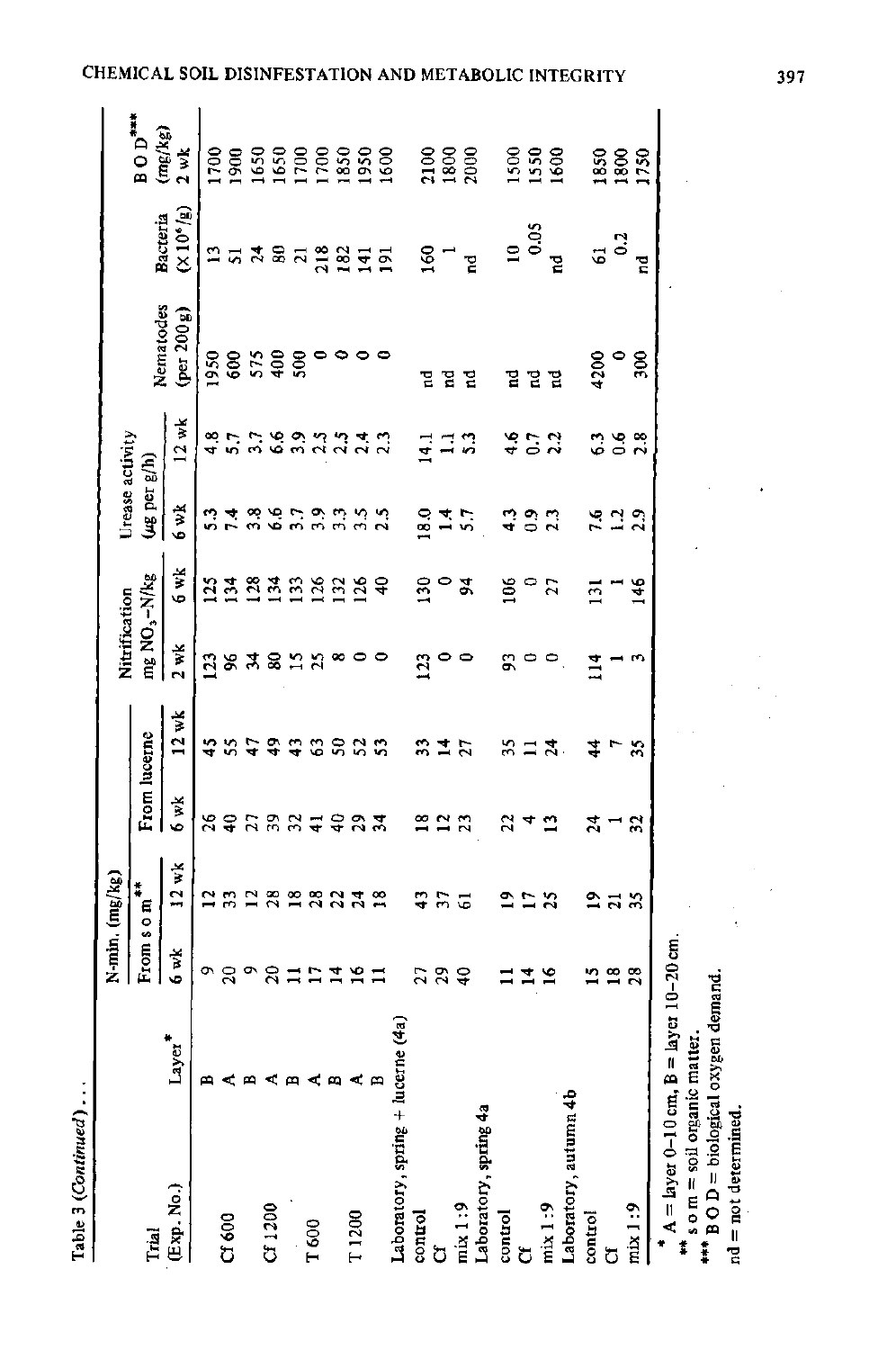in these samples due to presence of the crop, and therefore more vulnerable than in spring.

The sandy soil samples were taken from the control plots of experiment 2, and thus had a microflora that was adapted to chloridazon and propham. The very rapid degradation of the herbicides in the unfumigated samples confirms this. This may have influenced the effect of the CHCl<sub>3</sub> fumigation. Inoculation with 10% fresh soil rapidly restored herbicide degradation.

Comparison of the results of experiments 3 and 4b indicated that, in the field, part of the soil had escaped fumigation. Other experiments confirm the difficulty of fumigating the top few cm of soil with volatile chemicals. In spring the herbicides will predominantly stay in the top 0-5 cm of the soil, where fumigation has least effect. This explains why fumigation in the field hardly affected herbicide degradation. In winter, the herbicides can move downwards into a layer where fumigation is more effective.

Monitoring for herbicide residues (experiment 5) showed that annually repeated heavy fumigation in autumn did not affect the degradation of herbicides applied in the following year. The crop rotation and its concomitant use of herbicides had a greater effect on herbicide residue levels than fumigation. Four granular nematicides (Mocap, Temik, Vydate and Curaterr) applied in spring were also found to have no effect on herbicide degradation, but the number of different combinations was too small to allow general conclusions for this class of nematicides.

# *Effects on biological activity*

Spring application of CHCl<sub>3</sub> in the field (Table 2, exp. 2) did not kill the nematodes or affect microbiological *activities significantly.*  Enrichment with dried ground cow manure and urea tended to increase the number of bacteria and enhanced biological activity without causing greater susceptibility to the fumigant. The rapid disappearance of CHCl<sub>3</sub> from soil despite the plastic cover may explain this. The results of soil disinfestation in the laboratory and field (Table 2, exp. 3) are summarized in Table 3.

Soil fumigation in autumn in the field resulted in unchanged or increased N mineralisation: the latter due to decomposition of killed biomass. In both soils, but especially in the sandy soil, N mineralisation after addition of lucerne was stimulated by Telone II, whereas CHCl<sub>3</sub> at the highest dose gave this effect only in the sandy soil. Whereas  $CHCl<sub>3</sub>$  caused a very short retardation of nitrification only in the sandy loam soil, mainly in the 10-20 cm layer, Telone II strongly inhibited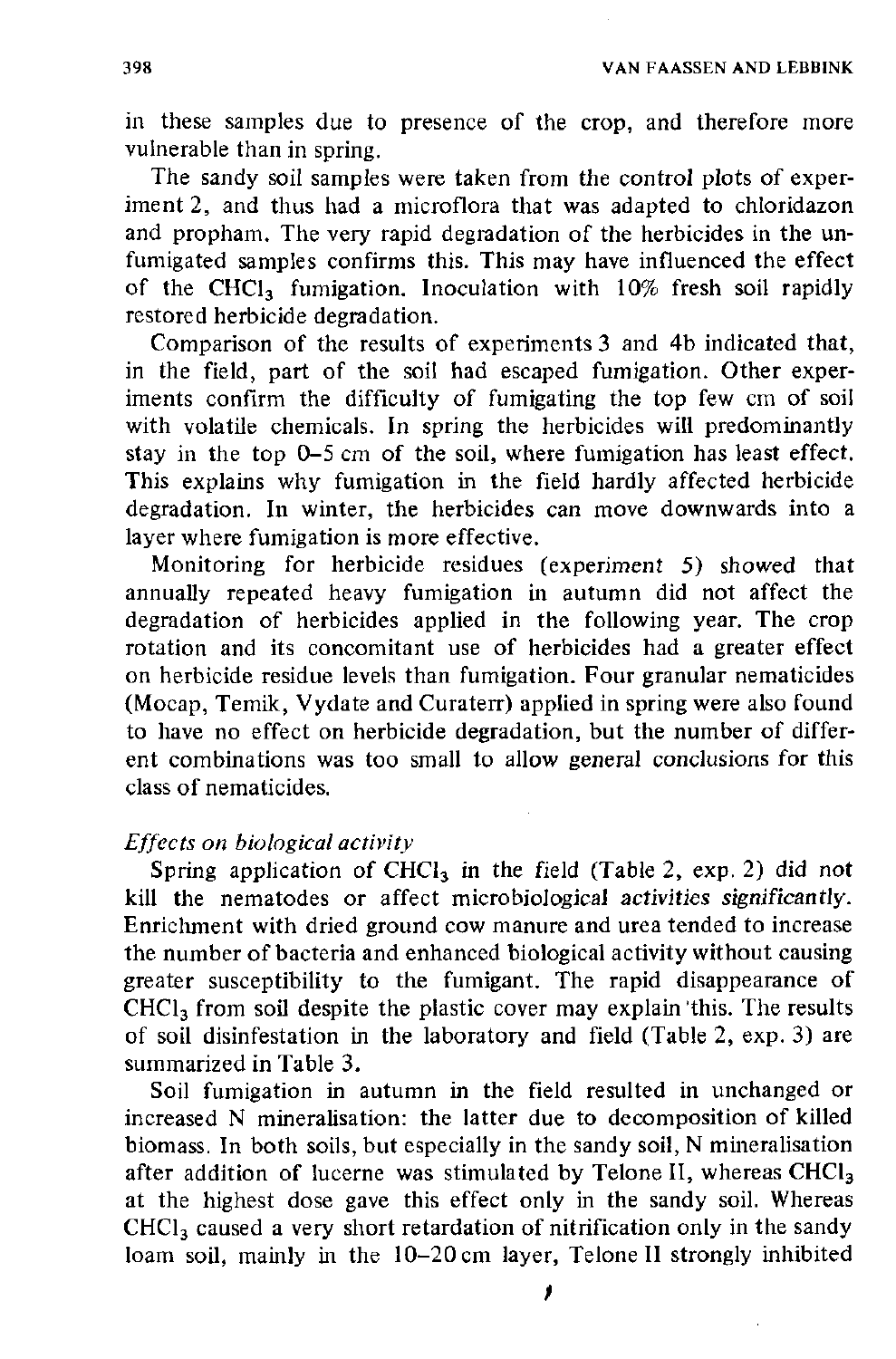nitrification in both soils, particularly in the 10-20 cm layer and at the highest dosage. In the sandy loam soil, nitrification recovered much faster; after 6 weeks only in the deeper layer at the highest dosage was nitrification still reduced. Near-optimum pH conditions in the sandy loam soil favoured fast recovery of nitrification.

Whereas Telone II reduced the urease activity in both soils in both layers, CHCl<sub>3</sub> was only effective in the deeper layer in the sandy loam soil. The more effective elimination of nematodes, but also the greater increase in bacterial numbers, a well-known phenomenon of partial sterilisation, is indicative of the stronger impact of Telone II. However, no differences in  $O_2$  consumption were found. Different behaviour of the soils towards soil fumigation in the field can probably be attributed to differences in physical and chemical qualities and in composition of the microflora.

Soil fumigation with CHCl<sub>3</sub> in the laboratory generally resulted in a small increase in N mineralisation. Addition of 11% untreated soil further stimulated N mineralisation. CHCl<sub>3</sub> strongly reduced N mineralisation from lucerne, but at most only slightly reduced  $O_2$  consumption. Mixing the sample with 11% untreated soil largely restored mineralisation of lucerne-N. Urease activity was strongly depressed and adding untreated soil did not completely restore it. The absence of nitrification pointed to the elimination of nitrifiers by chloroform; mixing with 11% untreated soil did not restore nitrifying capacity within 6 weeks. In cases checked, nematodes were completely killed in both soils and reduction in bacterial number, measured immediately after fumigation, was also drastic.

Field application of  $CHCl<sub>3</sub>$ , even in large amounts, failed to give as strong an impact as could easily be obtained in the laboratory. Only *minor effects* were found in autumn mainly in the deeper layer of the sandy loam soil.

The effect of soil fumigation with Telone II at 4 to 8 times the normal dosage on nitrification and urease activity was comparable with the effect of mixing CHCl<sub>3</sub>-treated soil with 11% untreated soil. The effect on N mineralisation from lucerne was different: in Telone IItreated soil, mineralisation was stimulated; in the mix it was somewhat reduced.

From the laboratory experiments it can be seen that, to achieve a prolonged reduced microbiological activity in soil, an effective kill of microorganisms is necessary. Such a drastic effect in the field is undesirable because it would lead to reduced soil fertility. Fortunately, the risk of such a drastic effect under field conditions appears to be very small.